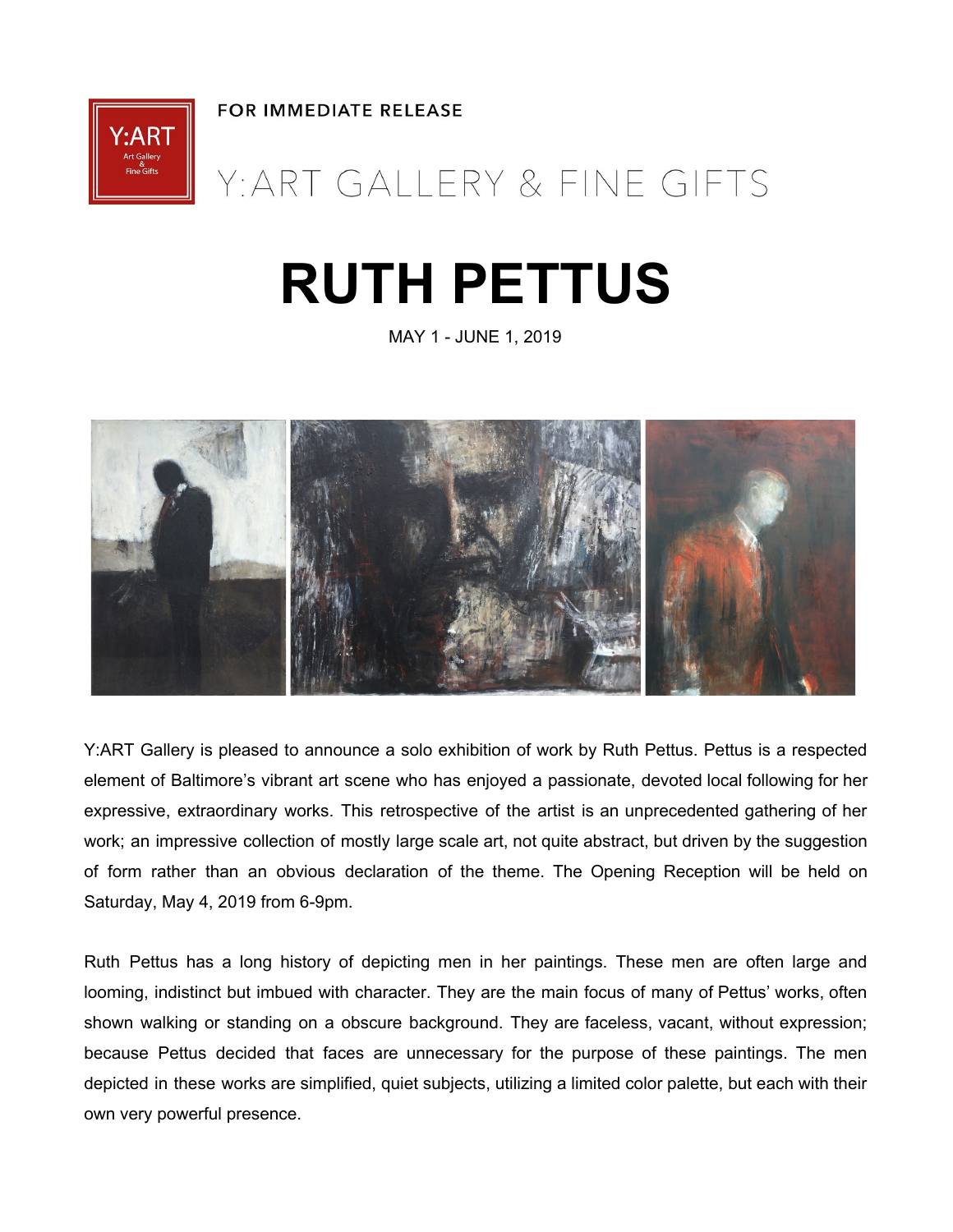Pettus started as an abstractionist, and this style is carried into her more recent paintings. Through the evolution of her technique, subjects were discovered and given shape, while remaining vague and suggestive. Although the focus of each work is nebulous, Pettus is able to represent the significance of human connection through the emotional experience of the viewer. Each reaction is personal and unique to the individual.

We will be joined by Ruth Pettus for an Artist Talk on Saturday, May 25 from 4-6pm.

#### **ABOUT THE ARTIST**

**RUTH PETTUS** was born in 1957 in Lower Hutt, New Zealand. She spent her childhood in London, England and Canberra, Australia. Her mother was English; her father an American foreign-service officer. She attended the University of Sydney for one year before moving to the United States. At the age of 19, Ruth departed for Greece, where she drew landscapes and people in the villages. She returned to the US five months later to study at the Corcoran School of Art in Washington, DC. In 1980 she moved to Baltimore, Maryland where she still lives today.

Throughout her career, Pettus has not only shown extensively throughout Maryland, but has had solo exhibitions in Russia, Spain and Ireland.

#### **AWARDS, PUBLICATIONS AND RESIDENCIES**

 (accepted 2017) Tyrone Guthrie, Annaghmakerrig, Newbliss, Ireland Arte Studio. Ginastrelle, Asissi Italy Rochefort-sur-Terre, Klots Artist Residency Rochefort-sur-Terre, Klots Artist Residency *DE PASO* - Exhibition catalog State Arts Council - Individual Artist Award *A Stately Heritage* Selections from the University of Maryland Artists Collection

#### **ABOUT THE ARTIST**

**RUTH PETTUS** was born in 1957 in Lower Hutt, New Zealand. She spent her childhood in London, England and Canberra, Australia. Her mother was English; her father an American foreign-service officer. She attended the University of Sydney for one year before moving to the United States. At the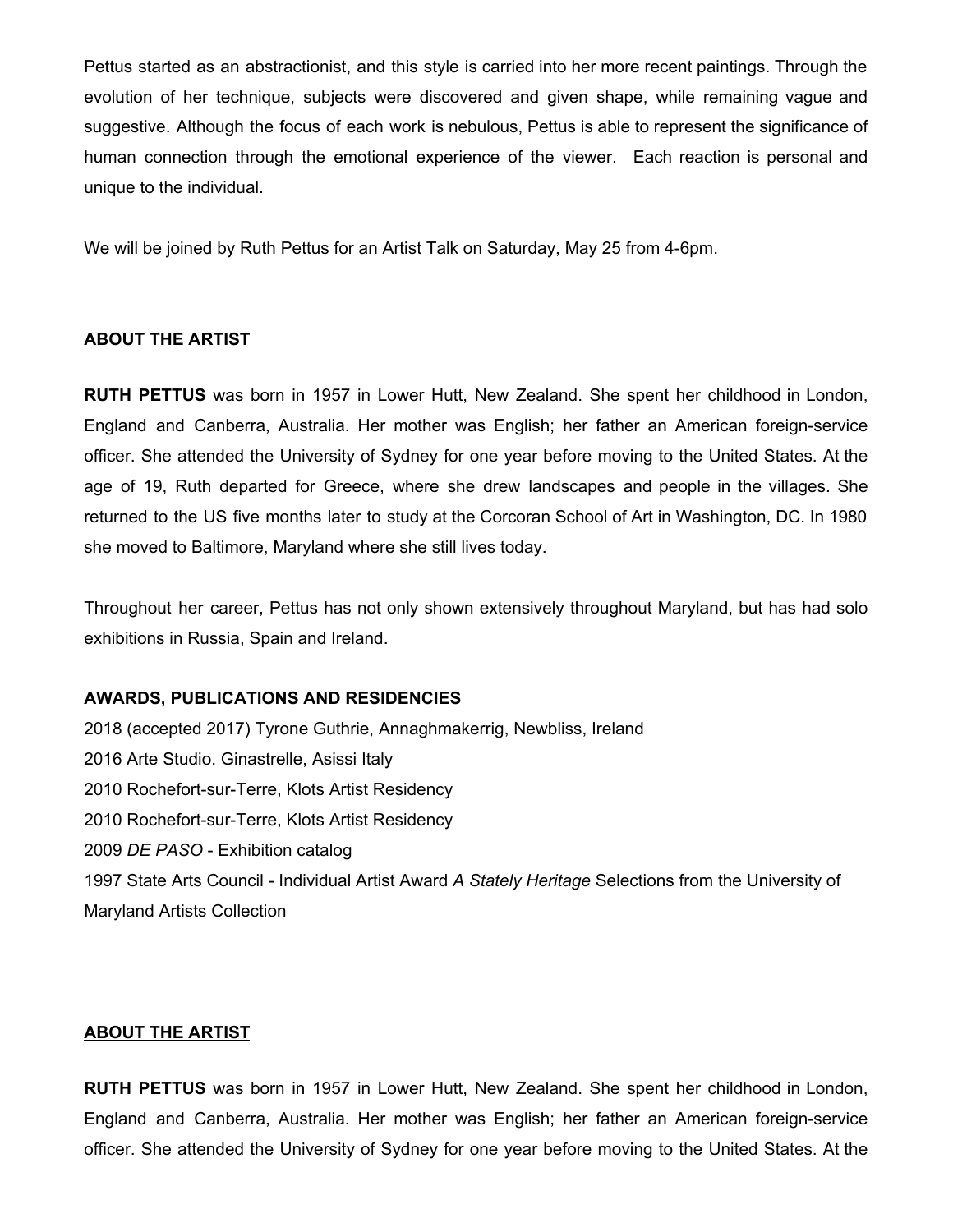age of 19, Ruth departed for Greece, where she drew landscapes and people in the villages. She returned to the US five months later to study at the Corcoran School of Art in Washington, DC. In 1980 she moved to Baltimore, Maryland where she still lives today.

Throughout her career, Pettus has not only shown extensively throughout Maryland, but has had solo exhibitions in Russia, Spain and Ireland.

#### **AWARDS, PUBLICATIONS AND RESIDENCIES**

 (accepted 2017) Tyrone Guthrie, Annaghmakerrig, Newbliss, Ireland Arte Studio. Ginastrelle, Asissi Italy Rochefort-sur-Terre, Klots Artist Residency Rochefort-sur-Terre, Klots Artist Residency *DE PASO* - Exhibition catalog State Arts Council - Individual Artist Award *A Stately Heritage* Selections from the University of Maryland Artists Collection

# **ABOUT THE ARTIST**

**RUTH PETTUS** was born in 1957 in Lower Hutt, New Zealand. She spent her childhood in London, England and Canberra, Australia. Her mother was English; her father an American foreign-service officer. She attended the University of Sydney for one year before moving to the United States. At the age of 19, Ruth departed for Greece, where she drew landscapes and people in the villages. She returned to the US five months later to study at the Corcoran School of Art in Washington, DC. In 1980 she moved to Baltimore, Maryland where she still lives today.

Throughout her career, Pettus has not only shown extensively throughout Maryland, but has had solo exhibitions in Russia, Spain and Ireland.

# **AWARDS, PUBLICATIONS AND RESIDENCIES**

 (accepted 2017) Tyrone Guthrie, Annaghmakerrig, Newbliss, Ireland Arte Studio. Ginastrelle, Asissi Italy Rochefort-sur-Terre, Klots Artist Residency Rochefort-sur-Terre, Klots Artist Residency *DE PASO* - Exhibition catalog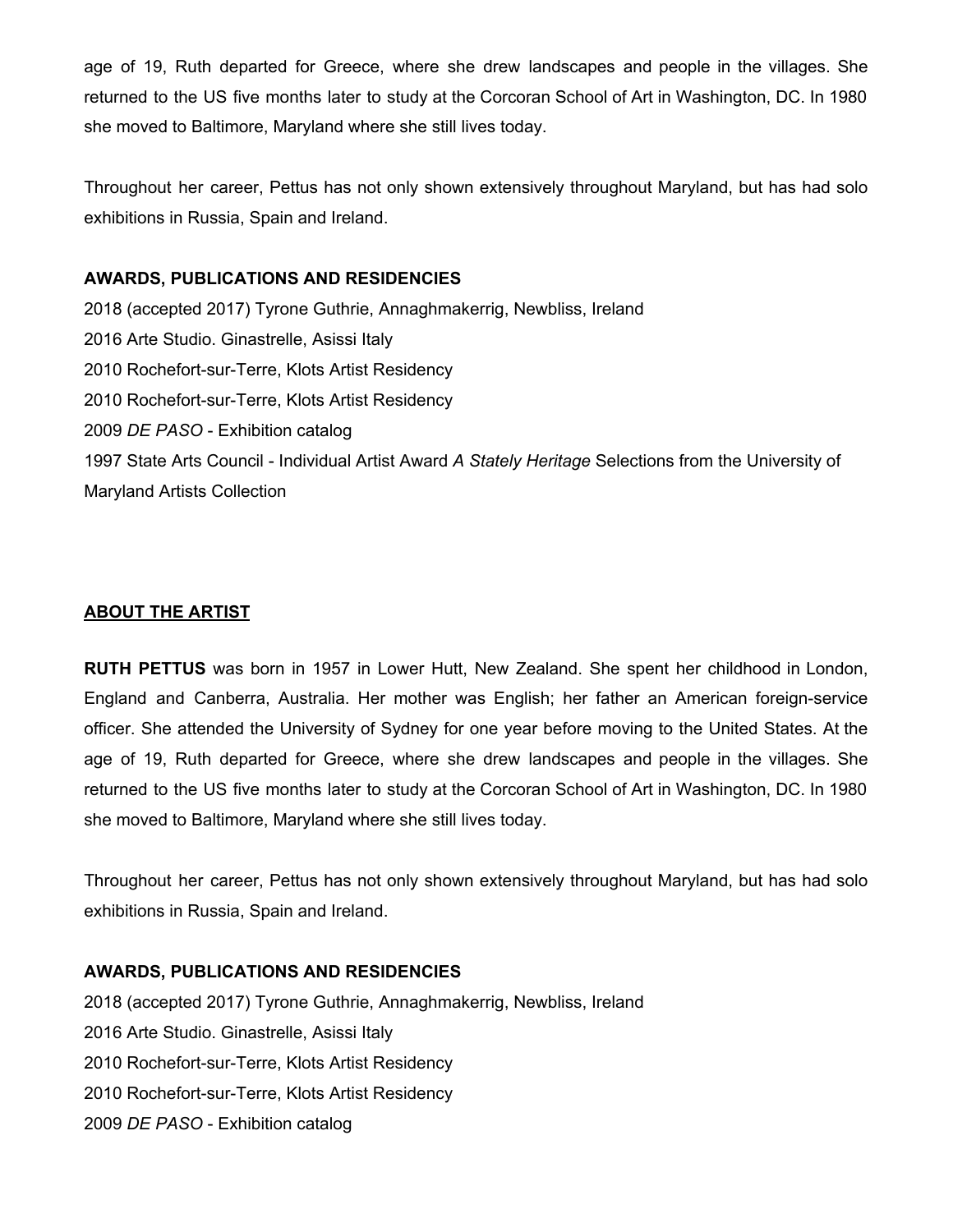1997 State Arts Council - Individual Artist Award *A Stately Heritage* Selections from the University of Maryland Artists Collection

### **ABOUT THE ARTIST**

 $\overline{\phantom{a}}$  . The set of the set of the set of the set of the set of the set of the set of the set of the set of the set of the set of the set of the set of the set of the set of the set of the set of the set of the set o

**RUTH PETTUS** was born in 1957 in Lower Hutt, New Zealand. She spent her childhood in London, England and Canberra, Australia. Her mother was English; her father an American foreign-service officer. She attended the University of Sydney for one year before moving to the United States. At the age of 19, Ruth departed for Greece, where she drew landscapes and people in the villages. She returned to the US five months later to study at the Corcoran School of Art in Washington, DC. In 1980 she moved to Baltimore, Maryland where she still lives today.

Throughout her career, Pettus has not only shown extensively throughout Maryland, but has had solo exhibitions in Russia, Spain and Ireland.

#### **AWARDS, PUBLICATIONS AND RESIDENCIES**

 (accepted 2017) Tyrone Guthrie, Annaghmakerrig, Newbliss, Ireland Arte Studio. Ginastrelle, Asissi Italy Rochefort-sur-Terre, Klots Artist Residency Rochefort-sur-Terre, Klots Artist Residency *DE PASO* - Exhibition catalog State Arts Council - Individual Artist Award *A Stately Heritage* Selections from the University of Maryland Artists Collection

Y:ART is a contemporary gallery established in 2015 by Julia Yensho. It provides a forum for the art and culture of our time by presenting network and ideas through curatorial practice, artist representation, and by encouraging artistic collection. Y:ART Gallery is in the forefront of a new and exciting renaissance in Baltimore's Highlandtown Arts District. The gallery has been responsible for many important solo and group exhibitions that have launched and sustained the careers of featured local and regional artists. Public programming within the gallery consists of artist talks and expert lectures on current exhibitions; all free and open to the public. Y:ART's gallery store features over 70 local and regional artisans who specialize in handcrafted fine art gifts including: jewelry, pottery, glass, wood, textiles and metal work. The walls are covered with extraordinary unique artworks and sculptural